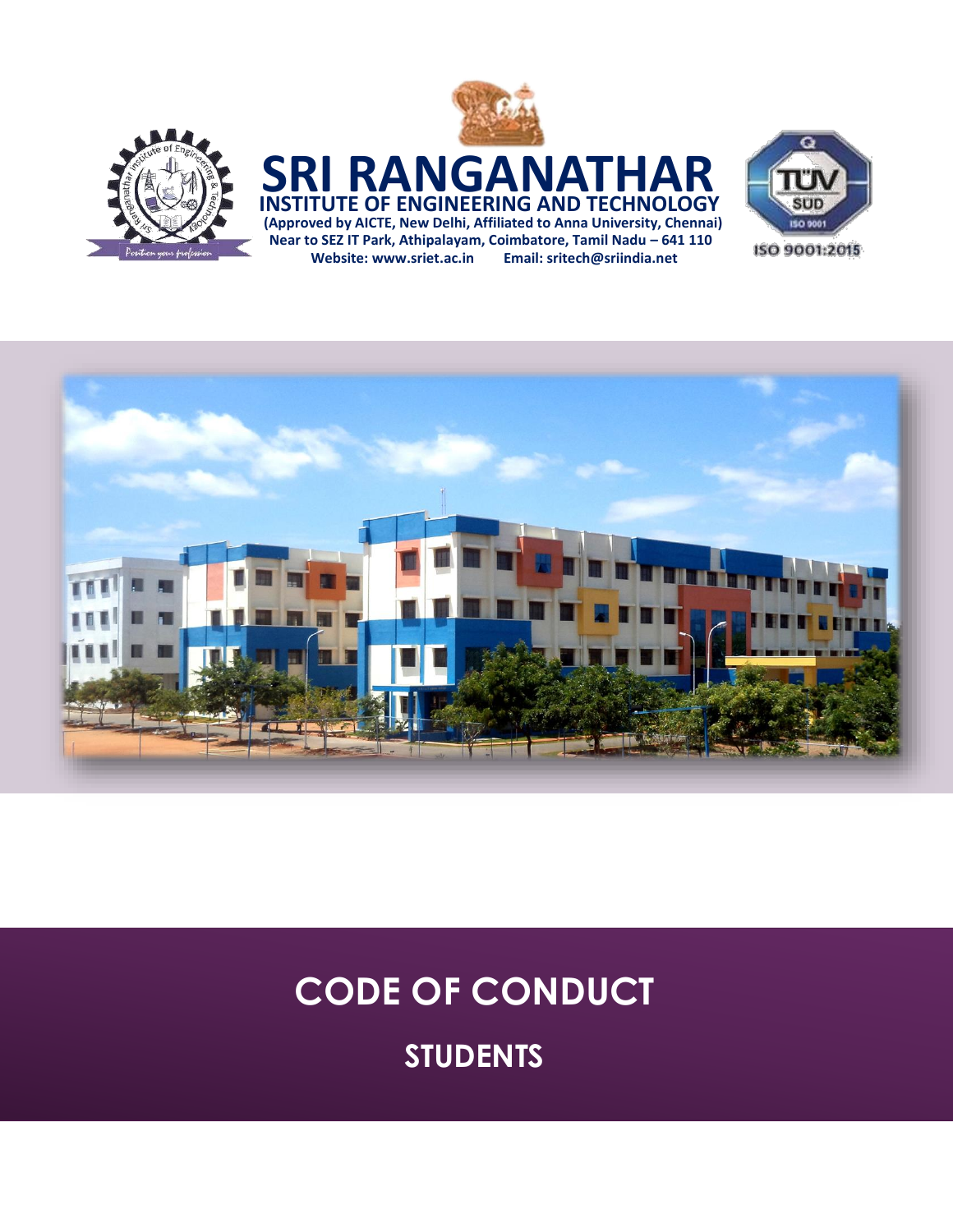# **TABLE OF CONTENTS**

| $\sim$ 3                                                    |  |
|-------------------------------------------------------------|--|
|                                                             |  |
| 3.1 LEAVE REGULATIONS 4                                     |  |
|                                                             |  |
| $\overline{6}$                                              |  |
|                                                             |  |
| 7. DISCIPLINARY ACTIONS 3                                   |  |
| 8. HOSTEL RULES & REGULATIONS <b>SECTION AND REGULATION</b> |  |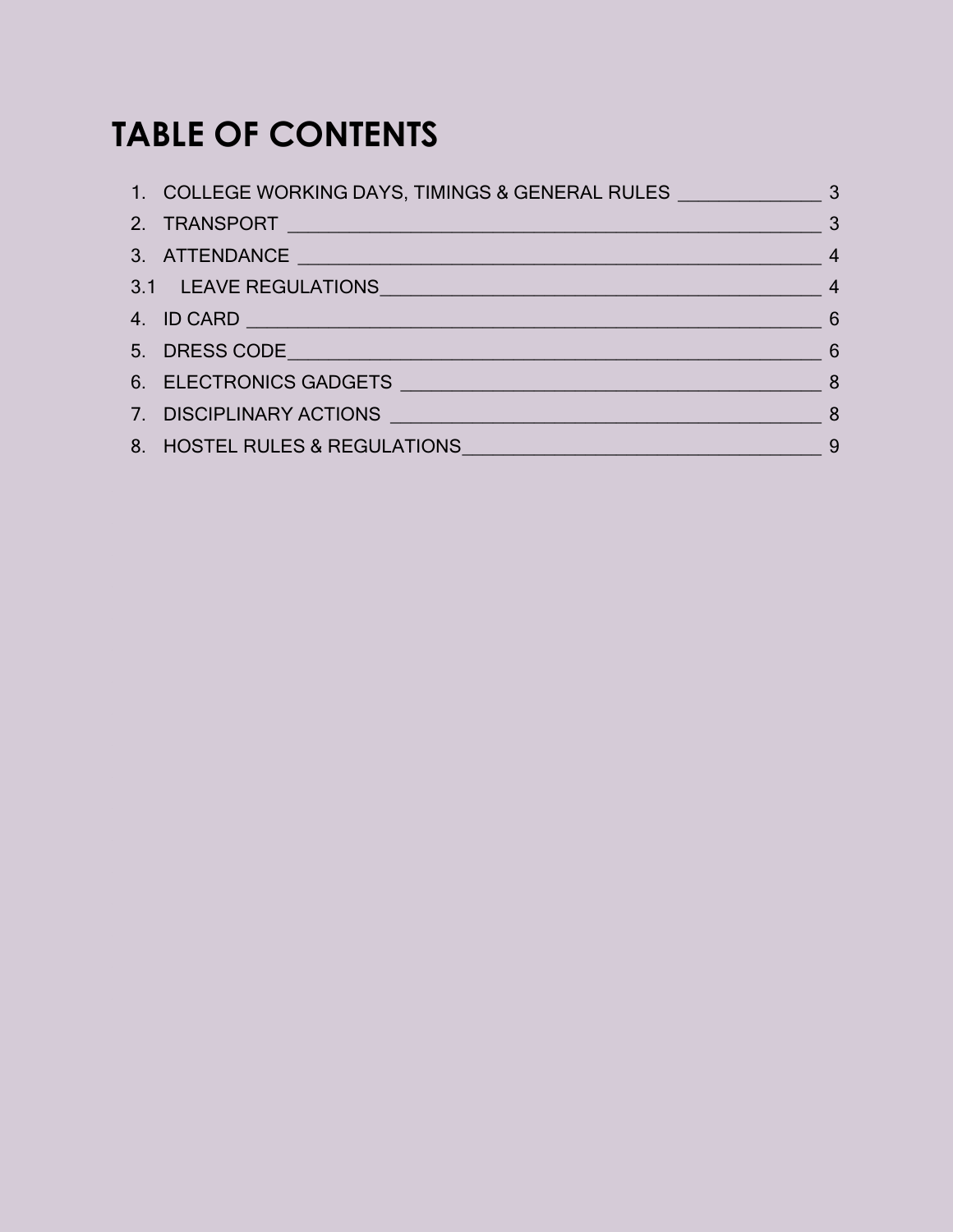

### <span id="page-2-0"></span>**1. COLLEGE WORKING DAYS, TIMINGS & GENERAL RULES**

- College working days are from Monday to Friday and 1<sup>st & 3rd</sup> Saturdays.
- Timings:
	- a. General Timings 9.00 am to 4.30 pm. Buses will leave the campus at 4.50 pm.
	- b. Meeting Timings Class Advisors, HODs & Principal: 1.20 pm to 2.00 pm.
- Visitors are strictly not allowed during the college hours.
- After University regular examinations, students will have break as semester holidays.
- All the first year students should submit their original +2 mark list, Conduct Certificate& Transfer Certificate. For CBSE & Courses other than +2-Tamil Nadu State Board, 10th mark sheet should also be submitted. Community Certificate should be produced whenever required.
- All the requisition letters for Bonafide Certificates, Scholarship Forms, Charitable Trust Scholarship Forms, Industrial Visit Permission, All ODs, Leave Letters, Medical Certificates, Permission, Hostel Matters Including Permission Project and In-Plant Training should be addressed to the Principal only through HOD and Class Advisors.

### <span id="page-2-1"></span>**2. TRANSPORT**

- Buses are operated for the convenience of the day scholars and he / she can board the bus at his / her nearest boarding point. All the buses will leave the campus at 4.50 pm.
- All day scholars should board the college bus which is allotted to them with proper dress code and wearing their ID card before boarding the bus and till getting out of the bus in the evening. They are not allowed to board any bus other than the one which is allotted to them.
- Bus in-charges should keep the name list of the staff & students boarding the bus and note the attendance of the staff & students boarding the bus for which he / she is in-charge in the morning and evening regularly.
- Hostel students are allowed to board the buses only when they are going to their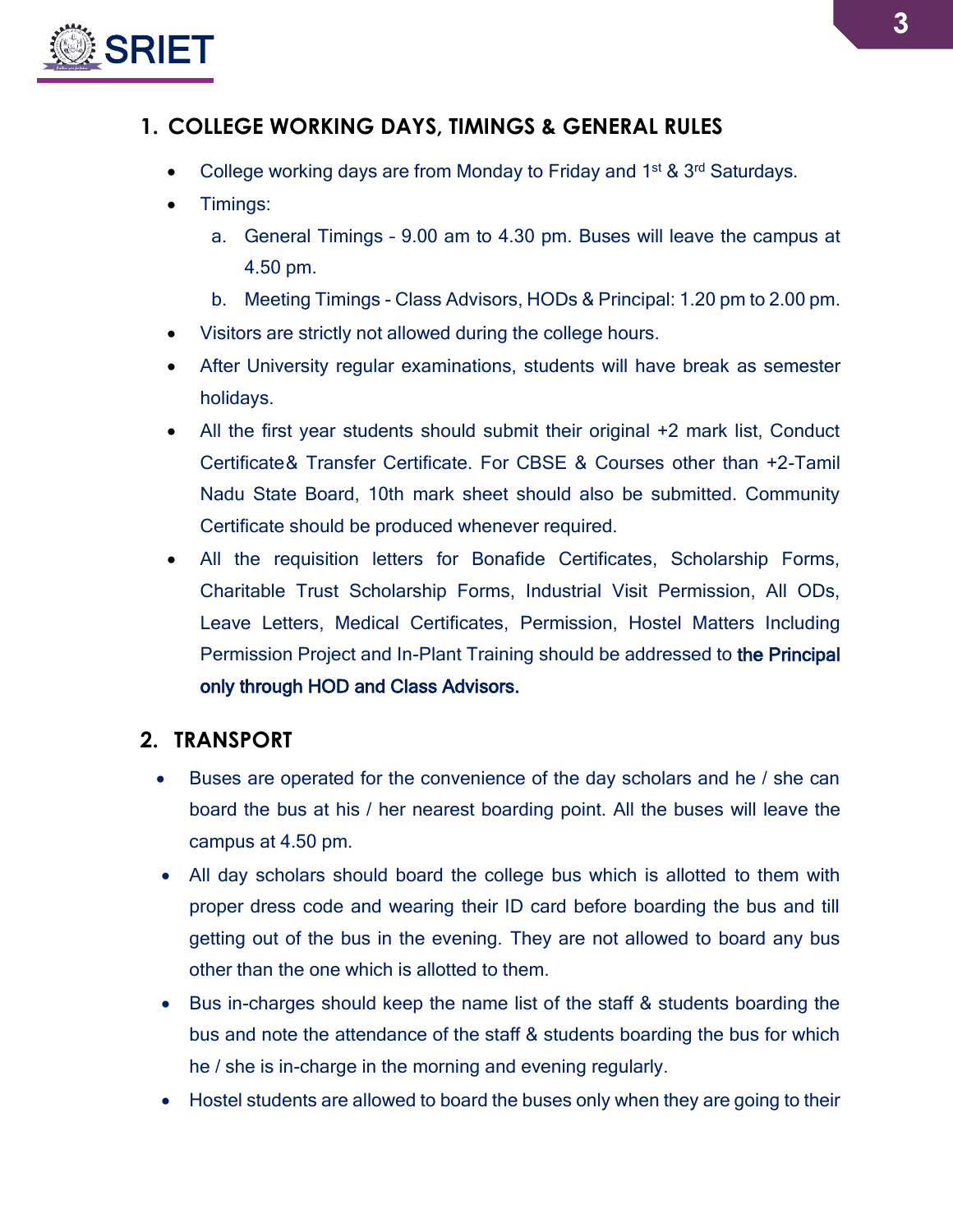

home town or to their local guardian's house and also while returning to the college / hostel.

### <span id="page-3-0"></span>**3. ATTENDANCE**

Even though the requirement as per Anna University Regulations for completion of a semester by a student has to attend at least 75% of the classes, the college insists on a minimum of 96% attendance for theory classes and 100% for the laboratory classes, Students can avail a maximum of 4 days leave in a semester. This will help the students to get maximum internal assessment marks.

### I. Parents are informed about their wards absence in the following cases:

- Absent / Leave
- One period absent in the daily attendance will be considered as half day absent.

### II. Also the following message is informed to parents, if a student avails:

- 5 to 8 days: Your ward's absence exceeds the limit. Advise him / her not to avail further leave.
- 9 to 12 days: Reported to the Disciplinary Committee for the poor attendance of your ward.

### **3.1 LEAVE REGULATIONS**

<span id="page-3-1"></span>All the students should make note of the following leave regulations and are instructed to strictly abide by these rules while availing leave.

- All the leave letters should be submitted to the office through the year in-charge and HOD.
- Being absence without leave letters will be viewed seriously.

### I. For Availing One Day Leave:

Leave letter should be submitted on the previous day – Leave letter may be signed by the student himself.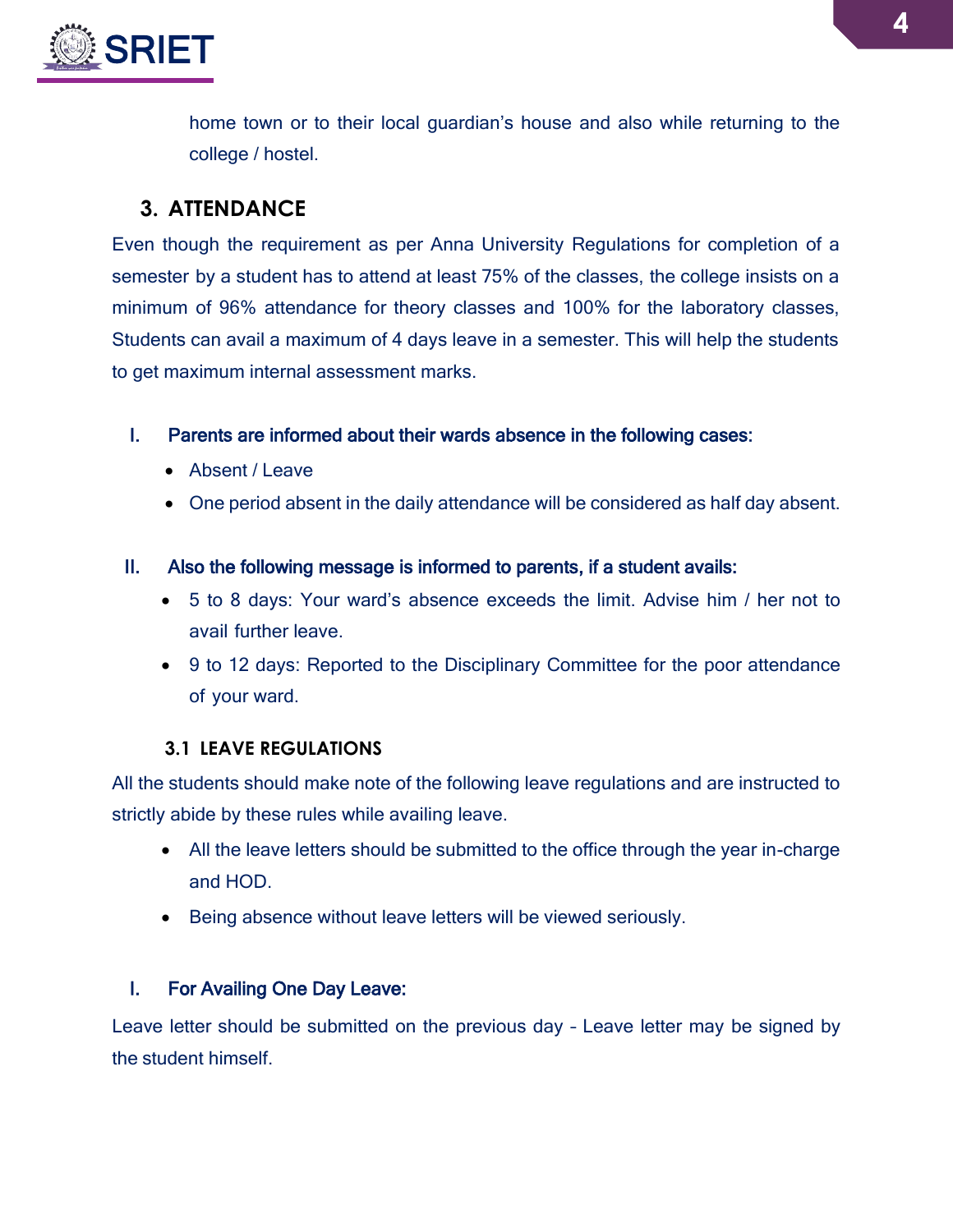

### II. For Availing Two Day Leave:

 Leave letter should be submitted on the previous day itself with the parents' signature.

(or)

 Leave letter should be submitted (with the parents' signature) on the first day of the leave availing through any other student.

(or)

• Parents should call up the office and inform the respective Class Advisor regarding the leave matter.

For medical treatment, medical documents should be enclosed with the leave letter along with the parent's signature.

### III. For Availing three or More Days leave:

For any family function or on medical grounds, parents should come in person and can apply with all Medical documents for availing leave through the respective HOD and Year In-charge.

### Note to Students:

- Whenever there are two or more consecutive holidays, students should not take leave before and after the said holidays. If they are taking leave, it will be treated as absent for all the days including holidays (i.e. Leave taken on Friday and Monday will be calculated for Saturday and Sunday also).
- Students are not allowed to extend their leave along with any festival or long holidays such as Ayudha Pooja, Diwali, Christmas and Pongal holidays.
- Half-a Day Leave is not allowed.
- Absence during Examinations are strictly not allowed

### IV. For Availing Symposium / Cultural OD

 Students who have participated / won prizes during Intra-department symposium will be allowed to avail OD to participate in the symposium conducted in other colleges / Universities.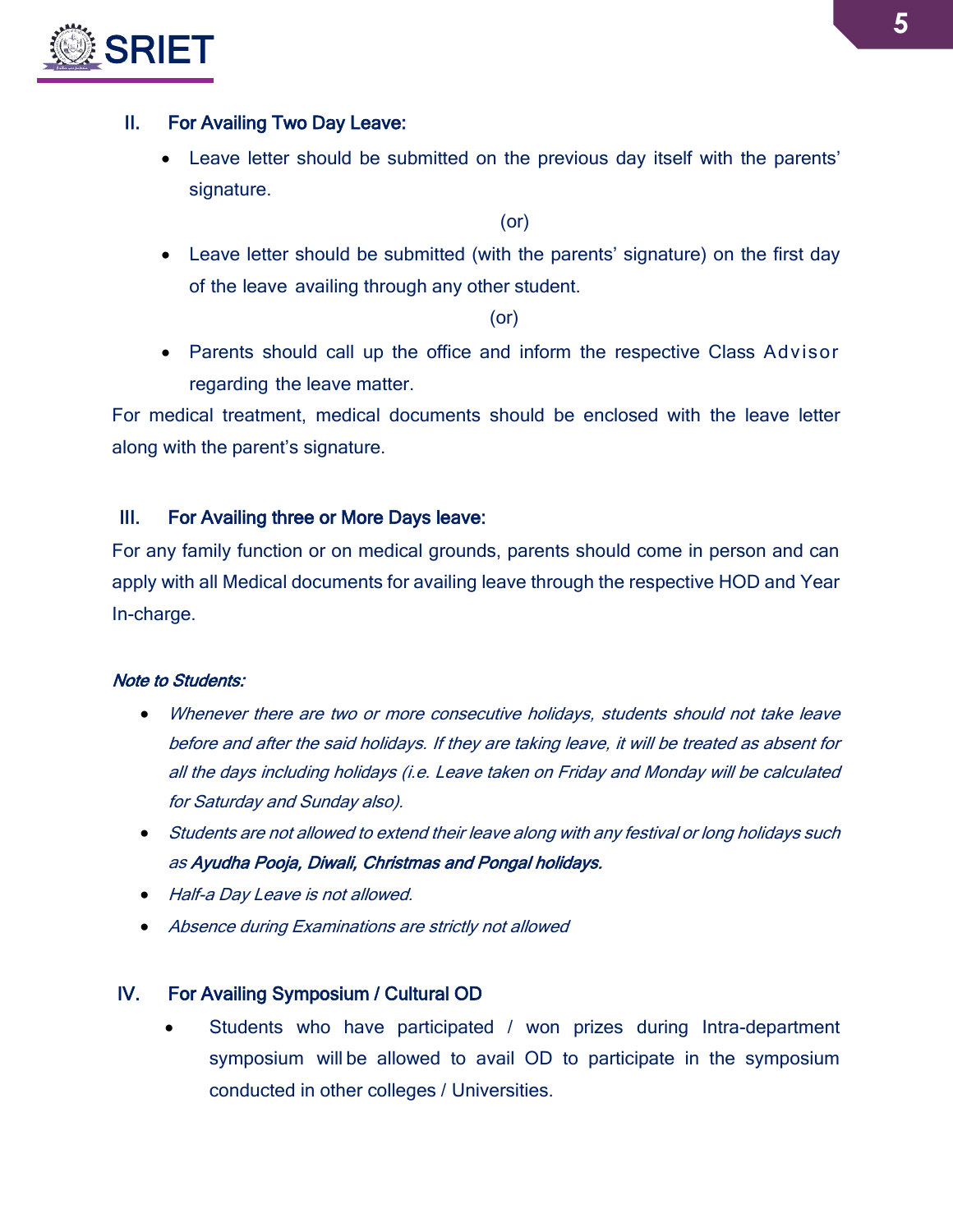

- For Technical events: Prior OD will be given to the students for presenting papers in other colleges, only upon furnishing 'acceptance letter'. Those students will be motivated by reimbursing 'Registration fee' as per norms.
- For Non-technical / Cultural events: OD will be given, only to the prize winners, after furnishing certificates.

# <span id="page-5-0"></span>**4. ID CARD**

ID card will be provided to each student with his / her name, Photo, Address and Blood group will printed on it. All the students should wear their ID Cards while they are in the campus andin the bus. Replacement of ID card will be done in the Library.

- If damaged Fill in the application for replacement of ID card; get it forwarded by HOD & Class Advisor and submit the form along with a fee of Rs.50/- for replacement.
- For lost / Address Changes Parents should come in person and submit the application for replacement along with a fee of Rs. 100/- for replacement.

Change of Address: If there is any change in the address or contact number, parents shouldinform the respective year in-charge of their ward immediately.

- In case of any violation of dress code or disturbance in the class, ID card taken from the student will be handed over to the student on the same day with proper warning and advice through Class Advisor / HOD.
- In case of any misbehavior or violation of the college rules, ID cards of the students will be with the Disciplinary Committee members till the enquiry is over.

# <span id="page-5-1"></span>**5. DRESS CODE**

All the students in the campus should be neatly dressed - in all days including during all Examinations.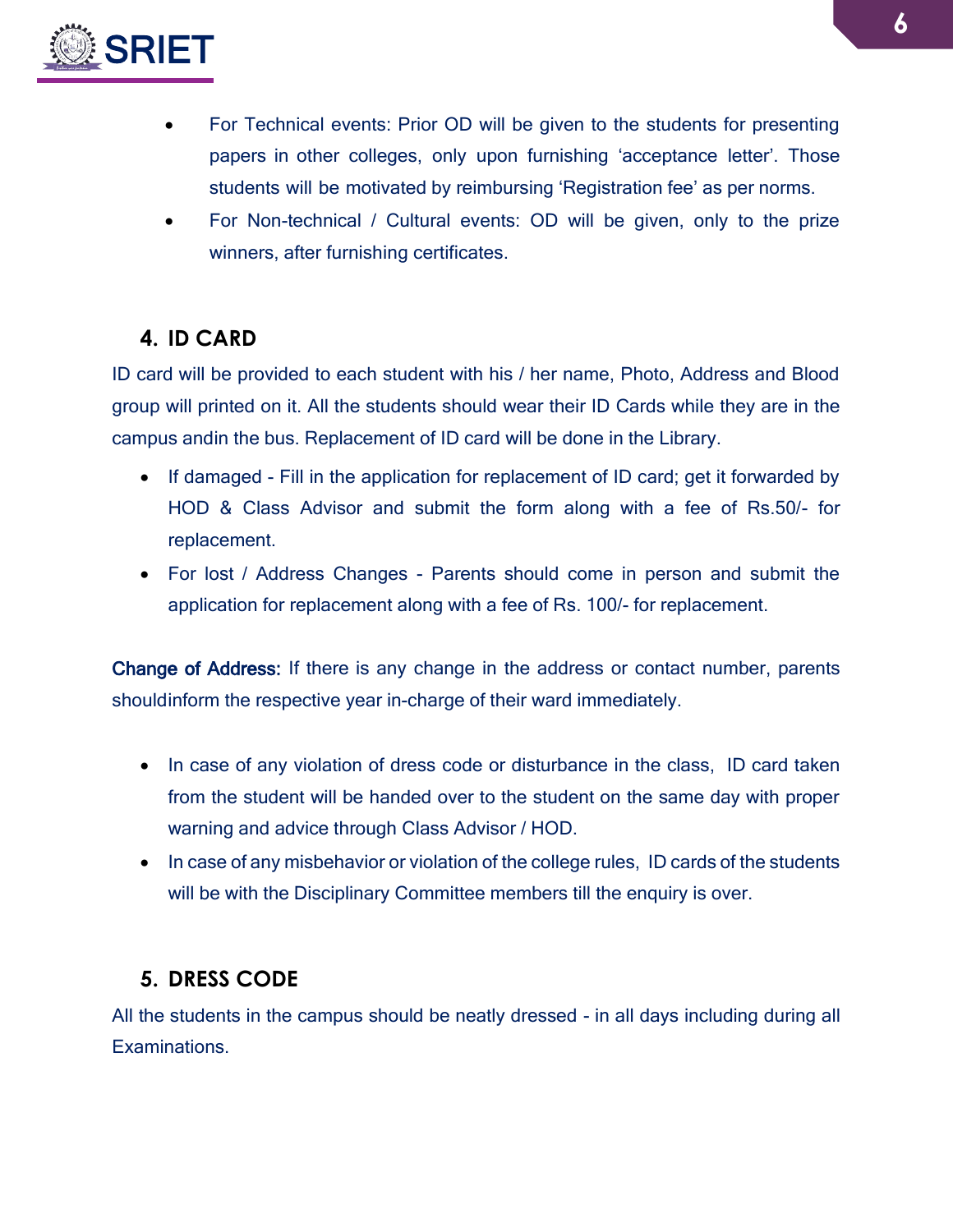

| <b>BOYS</b>                         | <b>GIRLS</b>                                                       |  |  |  |  |
|-------------------------------------|--------------------------------------------------------------------|--|--|--|--|
| DO's                                |                                                                    |  |  |  |  |
| <b>Neatly dressed</b>               | <b>Neatly dressed</b>                                              |  |  |  |  |
| Wear self-colored Pants & Shirts    | Wear churidhar with dhupatta in 'V' shape<br>neatly pinned         |  |  |  |  |
| Neatly tucked in                    | Wear lengthy tops for churidhar below knee level                   |  |  |  |  |
| Wear white/Black/ Brown color shoes | Without slit / Anarkali churidhar /<br>Churidhar with Umberlla cut |  |  |  |  |
|                                     |                                                                    |  |  |  |  |

| <b>DO NOT'S</b>                                         |                                        |  |  |  |
|---------------------------------------------------------|----------------------------------------|--|--|--|
| Wearing Jeans, Low- hip Pants                           | <b>Wearing Leggins (Stretch pants)</b> |  |  |  |
| Short length shirts, T- Shirts                          | Wearing transparent net dhupata        |  |  |  |
| <b>Wearing Slippers</b>                                 | Churidhar with slit                    |  |  |  |
| Wearing bangle or bracelet, ring or stud in the<br>ears | Short tops and tops with net sleeves   |  |  |  |
| Coloring / Bleaching the hair                           | Coloring / Bleaching the hair          |  |  |  |
| Having beard or long hair                               |                                        |  |  |  |

The following Dress Regulations should be followed in the Lab / Workshop:

|                                                   | For both boys and girls - Grey, Half  |  |
|---------------------------------------------------|---------------------------------------|--|
| Basic workshop, Mechanical labs, Electrical labs, | sleeved shirts, white / black / brown |  |
| Electronics labs, Civil labs and S&H labs         |                                       |  |
|                                                   | shoes.                                |  |
|                                                   |                                       |  |

### For Boys:

To Grow Beard : Students are expected to come with a clean shave and neatly combed hair to the college, however students are allowed to grow beard with prior permission from the PRINCIPAL in the following cases.

- a. Ayyapan devotees before starting their Pilgrimage to Sabarimala
- b. During Ramzan Season for Muslim Students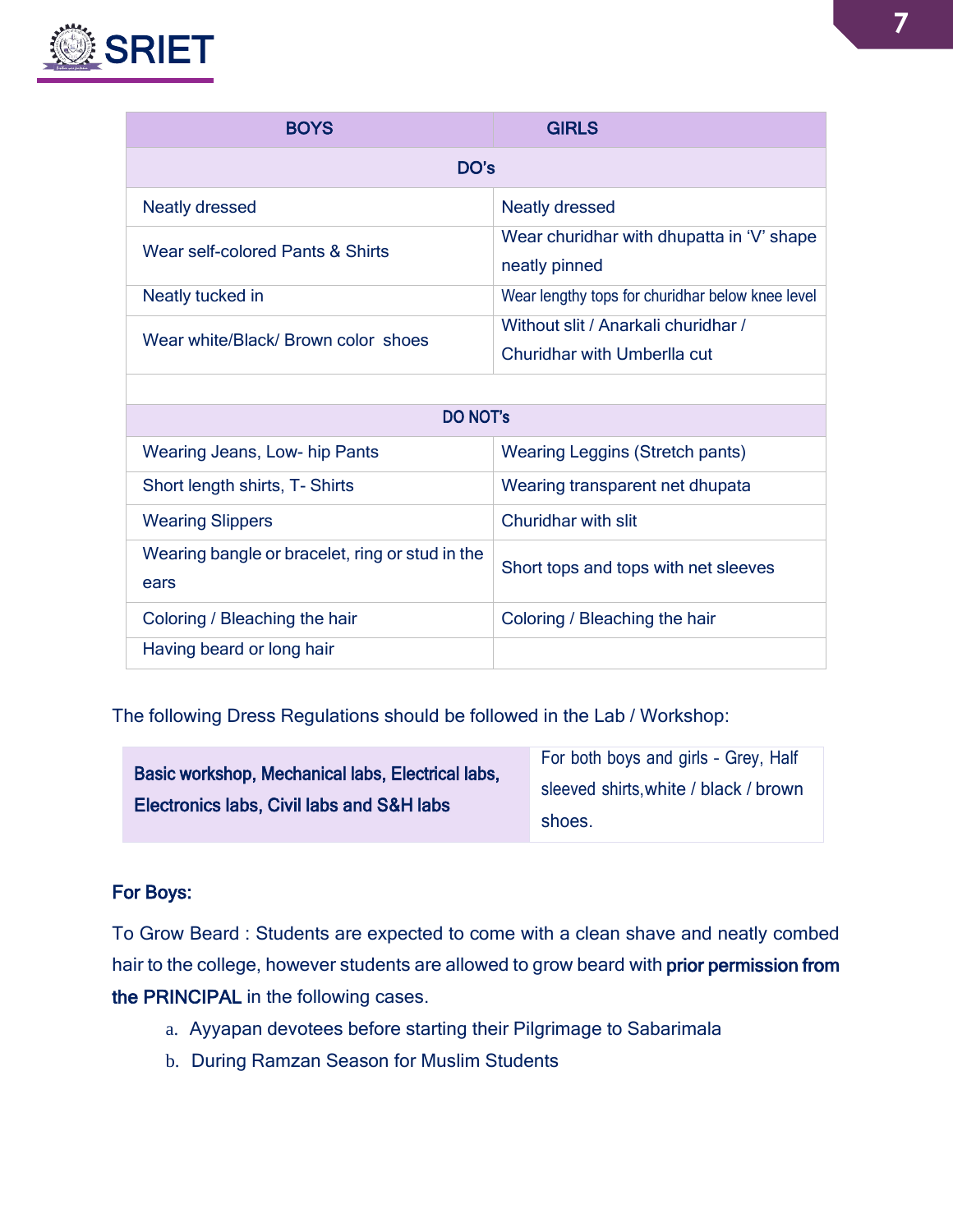

# <span id="page-7-0"></span>**6. ELECTRONICS GADGETS**

- Students are directed to switch off the mobile phone on entry of academic blocks. Use of mobile phone, cameras, i- Pods, MP3 Players or any other electronic gadgets other thanlaptop between 8.30 am to 5.00 pm in the college academic blocks are strictly prohibited.
- Checking will be done by the respective Department periodically apart from surprise checkby disciplinary team.
- If found use by student, the gadget/s including SIM will be confiscated.
- The mobile will be switched off, tagged with details of student and will be kept in Principal office. The matter will be informed to the respective student's parent. The same will be returned to parent onlywith a warning by the Principal.
- Repeated Violation Will be referred to Disciplinary Committee and decision taken will bethe final.
- However hostel students are allowed to use mobile phone, i-Pods and MP3 Players only inthe Hostel rooms. Management is not responsible for loss of any of their properties.

## <span id="page-7-1"></span>**7. DISCIPLINARY ACTIONS**

- Senior students should not disturb other students, especially their juniors.
- Students should not quarrel or fight either with their year mates or with the other year students.
- Any damage to the property of the college identified students / whole class / batch will be givenpunishment including fine.
- Physical assault, mental harassment or any other activities that are considered as Ragging – Punishment as per the Ragging Rules by Anna University, Chennai, Government of Tamil Naduand Government of India.
- Use of abusive / unparliamentarily words and misbehavior 1 Week suspension
- Including and provoking others to form groups 1 week suspension
- Violating dress code One day absent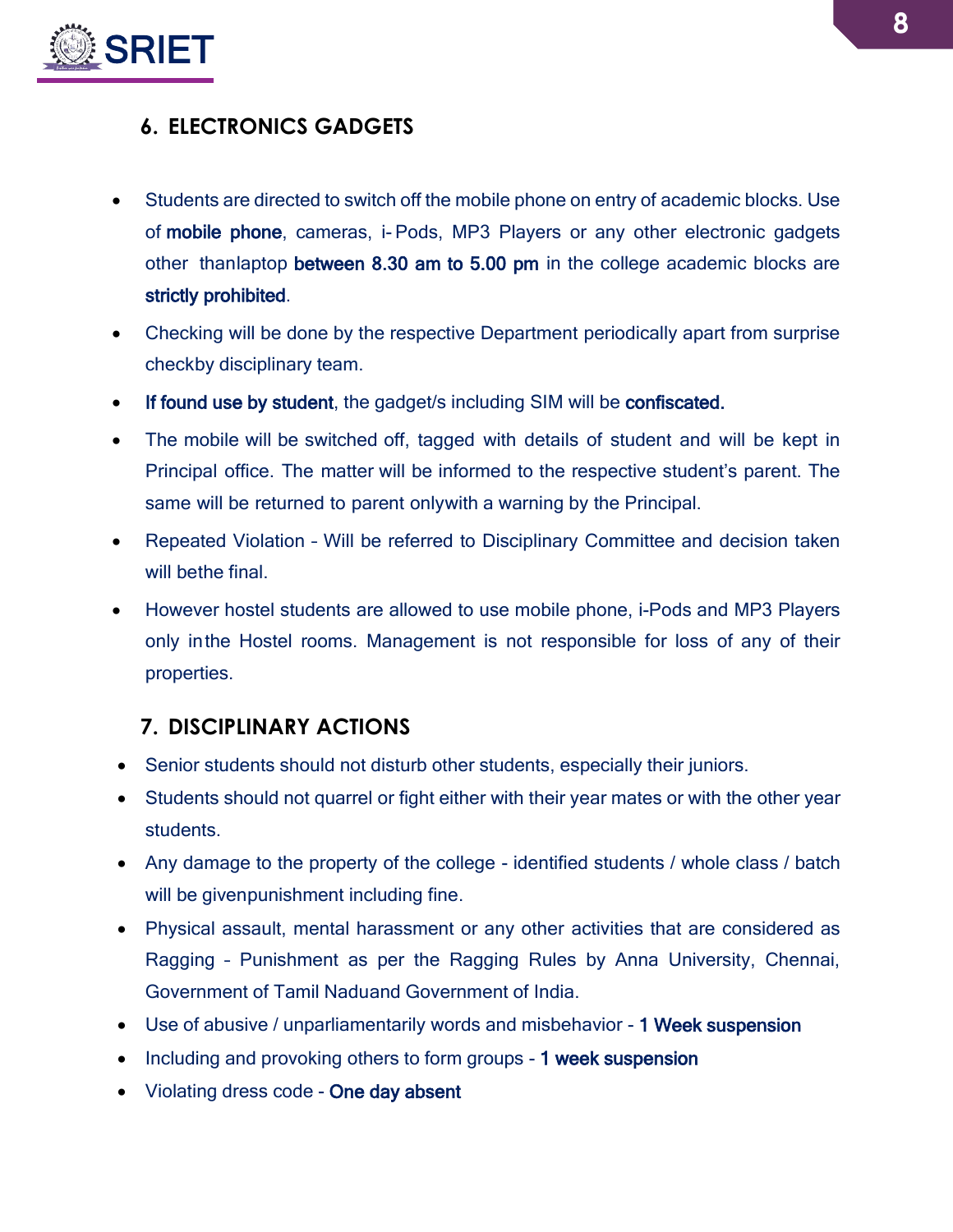

# <span id="page-8-0"></span>**8. HOSTEL RULES & REGULATIONS**

- STUDY HOURS: All the students should stay in their respective rooms during the studyhours - 7.00 pm to 8.30 pm.
- Students who are not performing well in Model Examinations are not allowed to gohome/anywhere before and during the Model Exams and University Exams.
- Special Coaching: Hostel and sports students having arrears will be given special coaching for arrear papersafter University Practical.
- Parents and authorized local guardians are allowed to meet their wards from 9 am to 5.30 pm during Sundays and holidays
- If the parents are planning to stay in Coimbatore, wards are allowed to stay with their parents for a maximum of 7 days in a year.
- All the first year UG boys are permitted to go home only with their parents orauthorized local guardians with the ID card given by the college and the letter from their parents. Students should return to the hostel promptly.
- All the first year and second year UG girls should go home only with their parents or authorized local guardians with the ID card given by the college and the letter from their parents. Students should return to the hostel promptly.
- Students are strictly instructed not to indulge in Ragging inside the college or hostel premises. If any student is found indulging in ragging, college will inform the university and the government for necessary action.
- Students should not fight with or cause injury to others.
- The hostel fee is for the whole year. If a student wants to leave or If a student is sent out from the hostel in the middle of the year for absconding from the hostel or disturbing other inmates or consuming prohibited items, no refund will be made on any account. Such students will have to vacate the hostel immediately.
- In case of any misbehavior or misconduct, students will not be allowed to continue in the hostel. No amount will be refunded.
- No fee or fine will be collected from the students other than the fee paid and the chargesfor additional electricity consumption.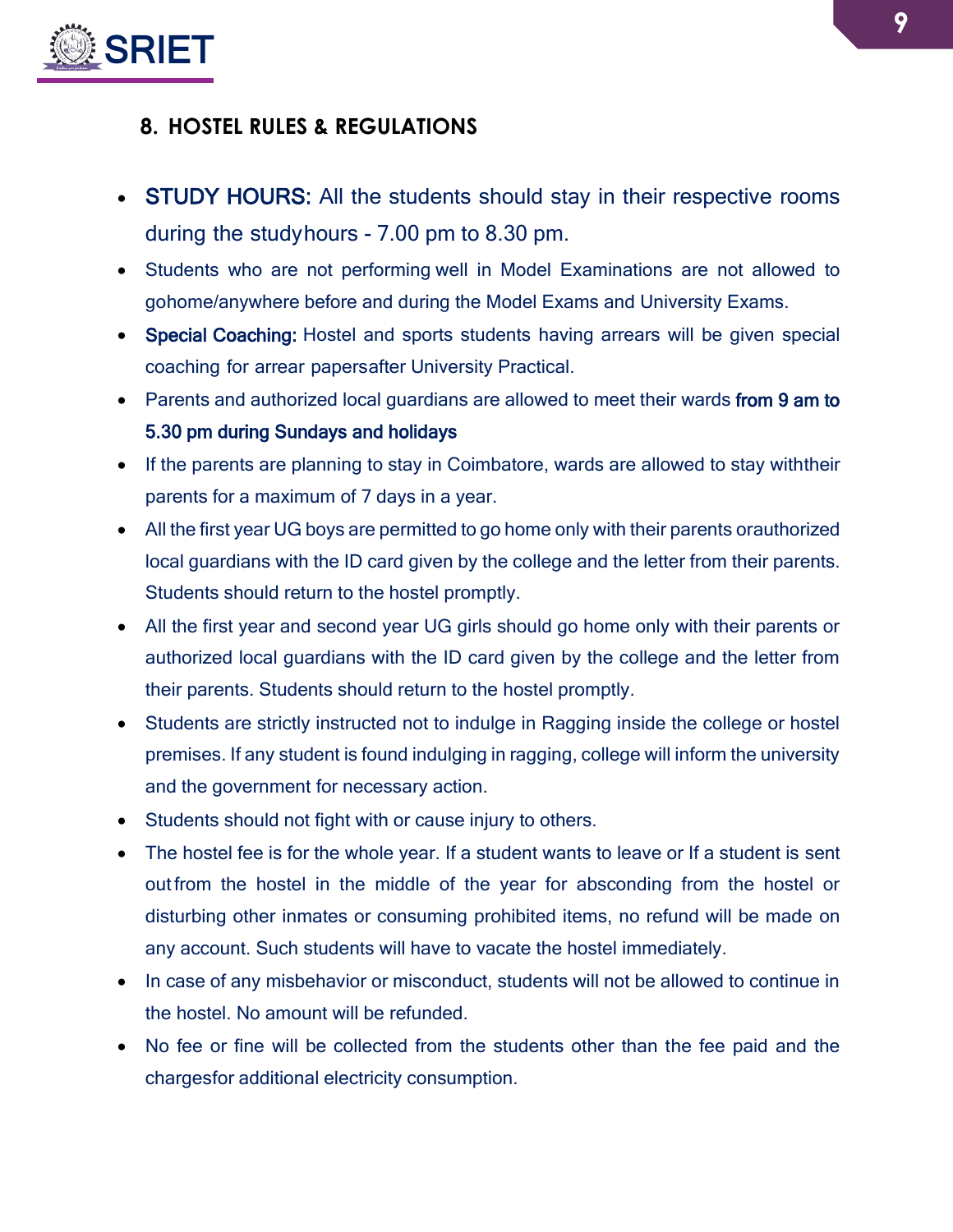

- Students residing in Coimbatore and staying near the bus routes are notconsidered for hostel accommodation.
- Students who have cleared all subjects or having a maximum of 5 arrears besides fulfilling the following eligibility criteria only can avail the hostel facilities and shall pay the hostel fee for the next academic year within 15 days from the release of the odd semester results (tentatively 3rd week of Feb).

### ELIGIBILITY CRITERIA FOR CONTINUING IN THE HOSTELSTUDENTS:

- Not involved in any disciplinary activities.
- Not involved in any misbehavior or misconduct
- Keeping the electrical fittings and furniture in the room properly
- Careful in power usage by switching off the electrical equipments like fans and lights
- Not absconding from the hostel or disturbing other inmates or consuming prohibited itemsStudents vacated hostel room once or for any other reason, will not be given hostel accommodation again.

### LOCAL GUARDIAN

Parents can declare 1 (or) 2 local guardians for their wards subject to the following conditions:

- The local guardian shall be of a minimum age of 35 years and above.
- He / She shall not be a student of any educational institution.
- The local guardian shall be working or having own Business.
- Local Guardian may be Spouse (or) from either family of father or mother.
- Any change in Local Guardian during the Course period Parents should come in personand change the Local Guardian by producing necessary documents to the Warden.
- For any Local Guardian proof of identification should be enclosed.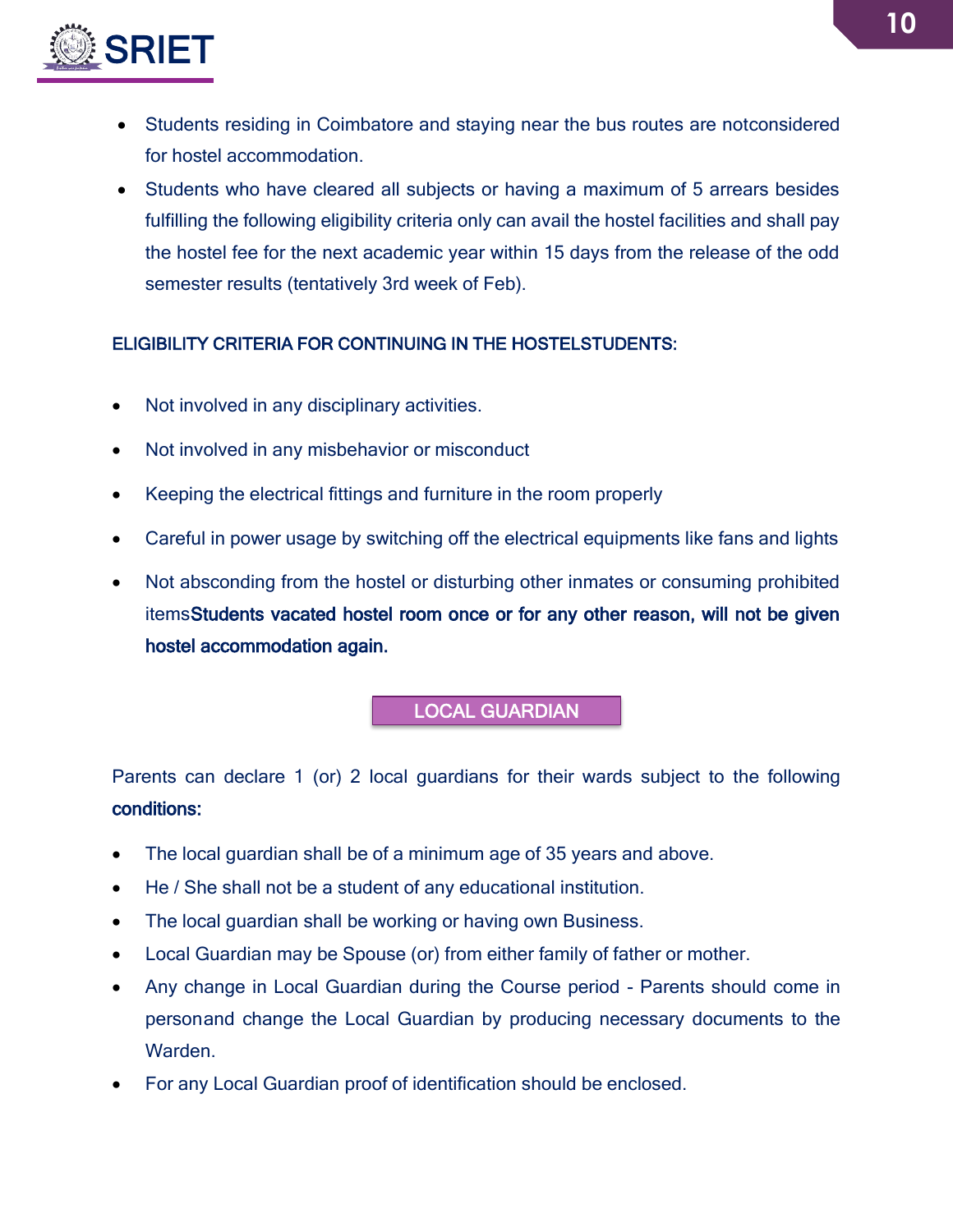

- Parents and Local Guardians are expected to drop their wards before 6.00 p.m. in the hostel.After 6 pm, wards should be dropped at the Entry gate.
- College will not take any responsibility for their outing.If parents are not interested to send their wards for common outing should directlyinform and direct their wards not to go for the outing.